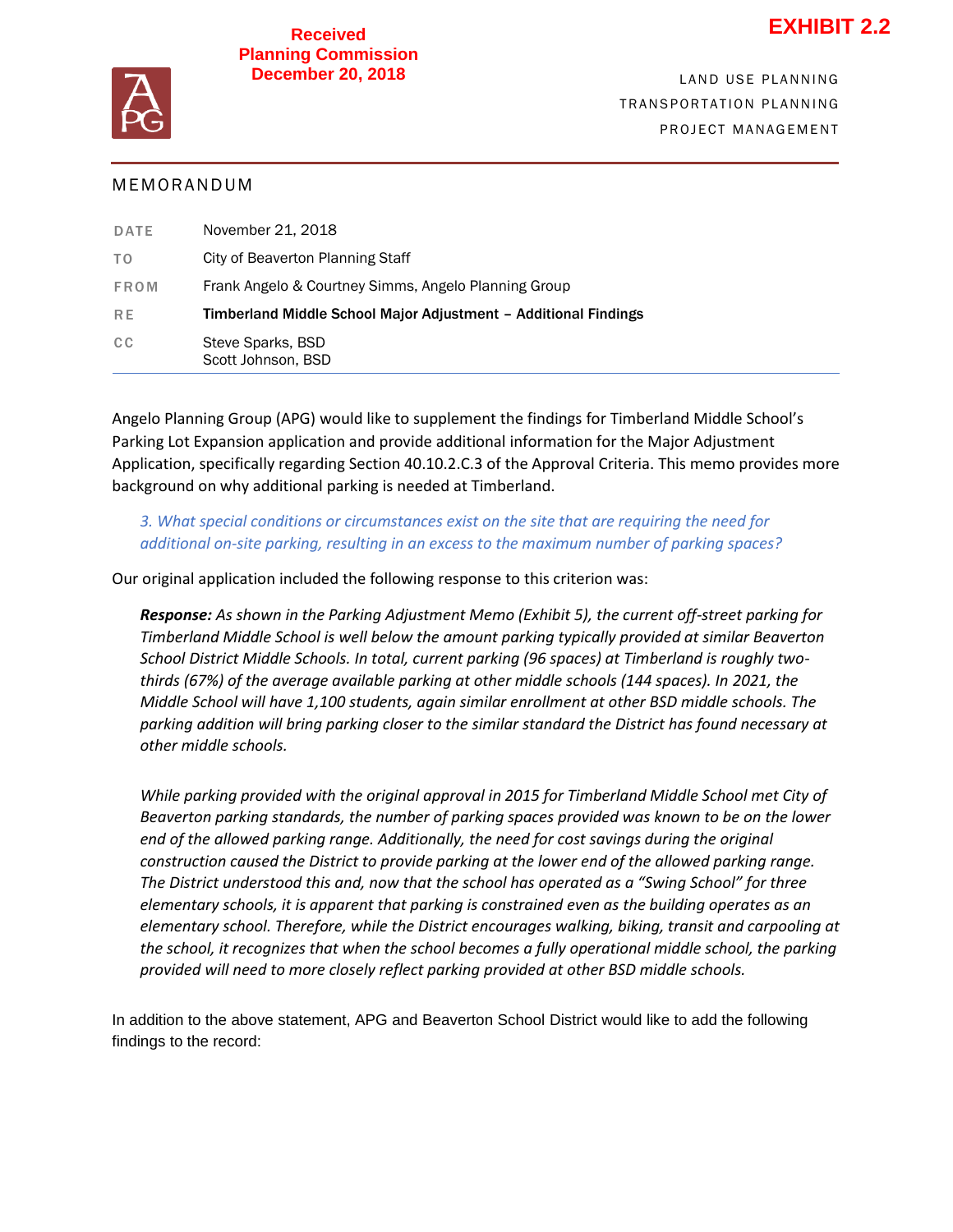## **Surrounding Street Parking**

The surrounding neighborhood has very limited on-street parking. Polygon NW, the neighborhood developer, built the neighborhood at the minimum parking ratio for residential development. The onstreet parking close to Timberland MS is consistently taken up by the residents of the condominiums and apartments, as their parking options for off-street parking are limited. At the Timberland Neighborhood Meeting, residents indicated that the neighborhood has complained to the City about the lack of street parking. We also heard at the Neighborhood Meeting that the existing Timberland parking lot is used by neighbors for overnight parking or for visitor parking as their only option. Since the District opened the school to use in SY 2015-16, a frequent complaint to the District has been the use of street parking by parents and visitors.

#### **Site Specific Characteristic**

While the school functions mainly as a school, there is a year-round use of the space which can exceed the normal parameters of a school. Given the improvements both within the facility (meeting space) and on-site (athletic fields and recreation), there is significant use of the site by the community when school is not in session. While the planned field will be reduced in size, BSD and THPRD sports programs will continue to use the existing and planned fields. The gyms inside the building are in use year-round by the community. The "theater" room has been constructed as a proper theater with a sprung floor, audio and lighting to support "black box" type of performances. Both the gym and theater are used by the community after school hours.

During these school and community events, the parking demand has exceeded supply. This has led to visitors parking in the surrounding neighborhood, much to the dismay of the residents. On certain days of the year when parents are required to attend school conferences or events, the parking has been insufficient. In addition to parent visitors, school vendors, maintenance vehicles, and delivery trucks can take a number of parking spaces throughout the day.

## **Staff and Faculty**

The number of staff is dependent on the number of students and the programs in the building. Within Beaverton School District, the staff to general education student ratio is 1:12 for middle schools. Assuming 1,100 students once the school reaches full capacity, the staff load at Timberland will be around 90. Our original application assumed a staff load of 80. Based on a staff load of 90, the vehicle parking requirement at Timberland would increase to a minimum of 90 spaces and a maximum of 135 space and require a Major Adjustment to provide an additional 22 parking spaces to reach the proposed 157 vehicle parking spaces (see updated Response below).

The staff number could be higher or lower depending on programs, especially special education (SPED). Some SPED programs have 1:1 or even 2:1 staff/volunteers in classrooms. Typical SPED classrooms have 10 students. No SPED programming has been identified for Timberland, but it may be a possibility in the future. The school wishes not to disrupt the middle school once it reaches full capacity, thus preparing for the maximum need is preferable while the school is still in fluctuation.